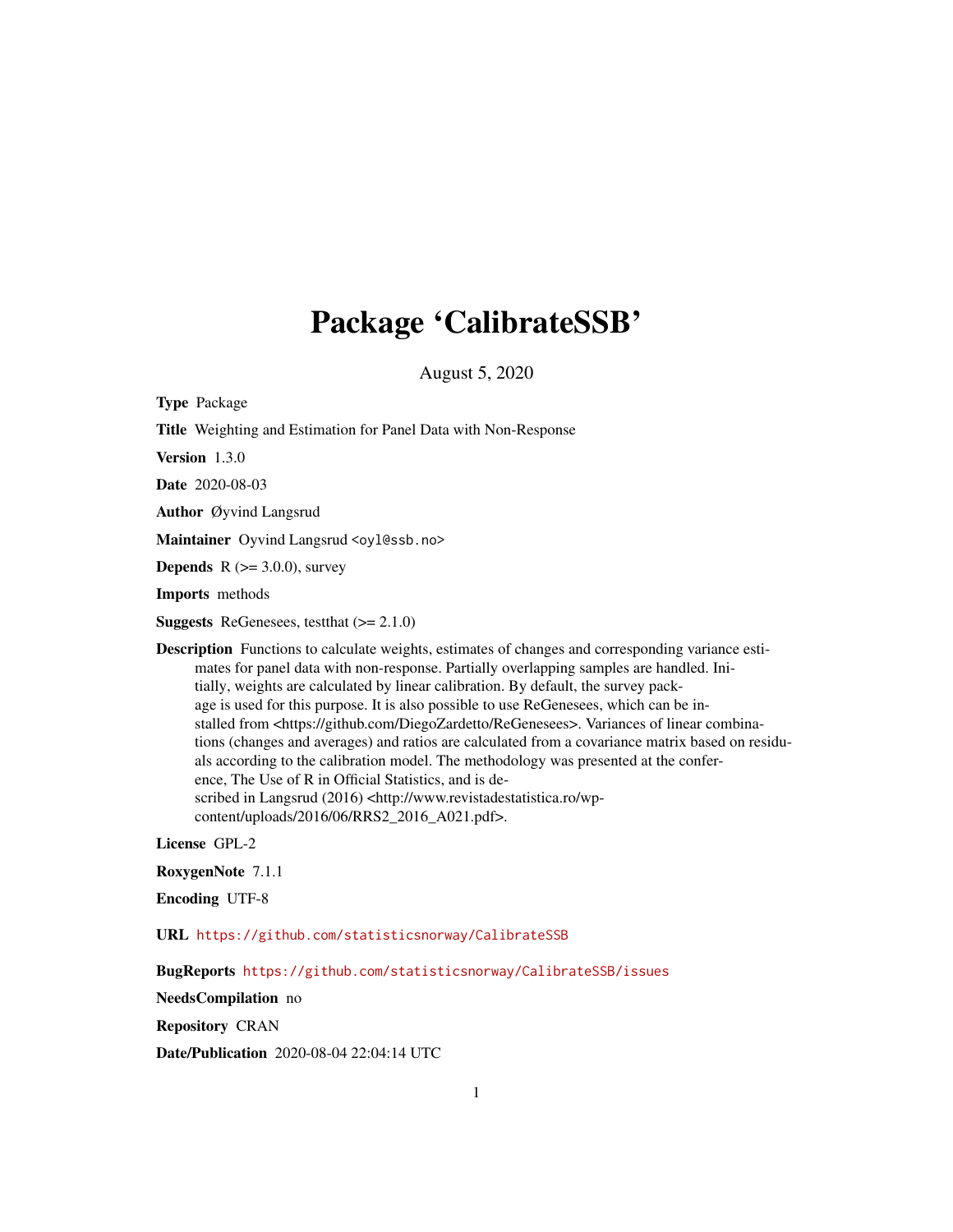### <span id="page-1-0"></span>R topics documented:

| Index | 18 |
|-------|----|

#### CalibrateSSB-package *Weighting and Estimation for Panel Data with Non-Response*

#### Description

CalibrateSSB is an R-package that handles repeated surveys with partially overlapping samples. Initially the samples are weighted by linear calibration using known or estimated population totals. A robust model based covariance matrix for all relevant estimated totals is calculated from the residuals according to the calibration model. Alternatively a design based covariance matrix is calculated in a very similar way. A cluster robust version is also possible. In the case of estimated populations totals the covariance matrix is adjusted by utilizing the theory of Särndal and Lundström (2005). Variances of linear combinations (changes and averages) and ratios are calculated from this covariance matrix. The linear combinations and ratios can involve variables within and/or between sample waves.

#### References

Langsrud, Ø (2016): "A variance estimation R-package for repeated surveys - useful for estimates of changes in quarterly and annual averages", *Romanian Statistical Review* nr. 2 / 2016, pp. 17- 28. CONFERENCE: *New Challenges for Statistical Software - The Use of R in Official Statistics*, Bucharest, Romania, 7-8 April.

Särndal, C.-E. and Lundström, S. (2005): *Estimation in Surveys with Nonresponse*, John Wiley and Sons, New York.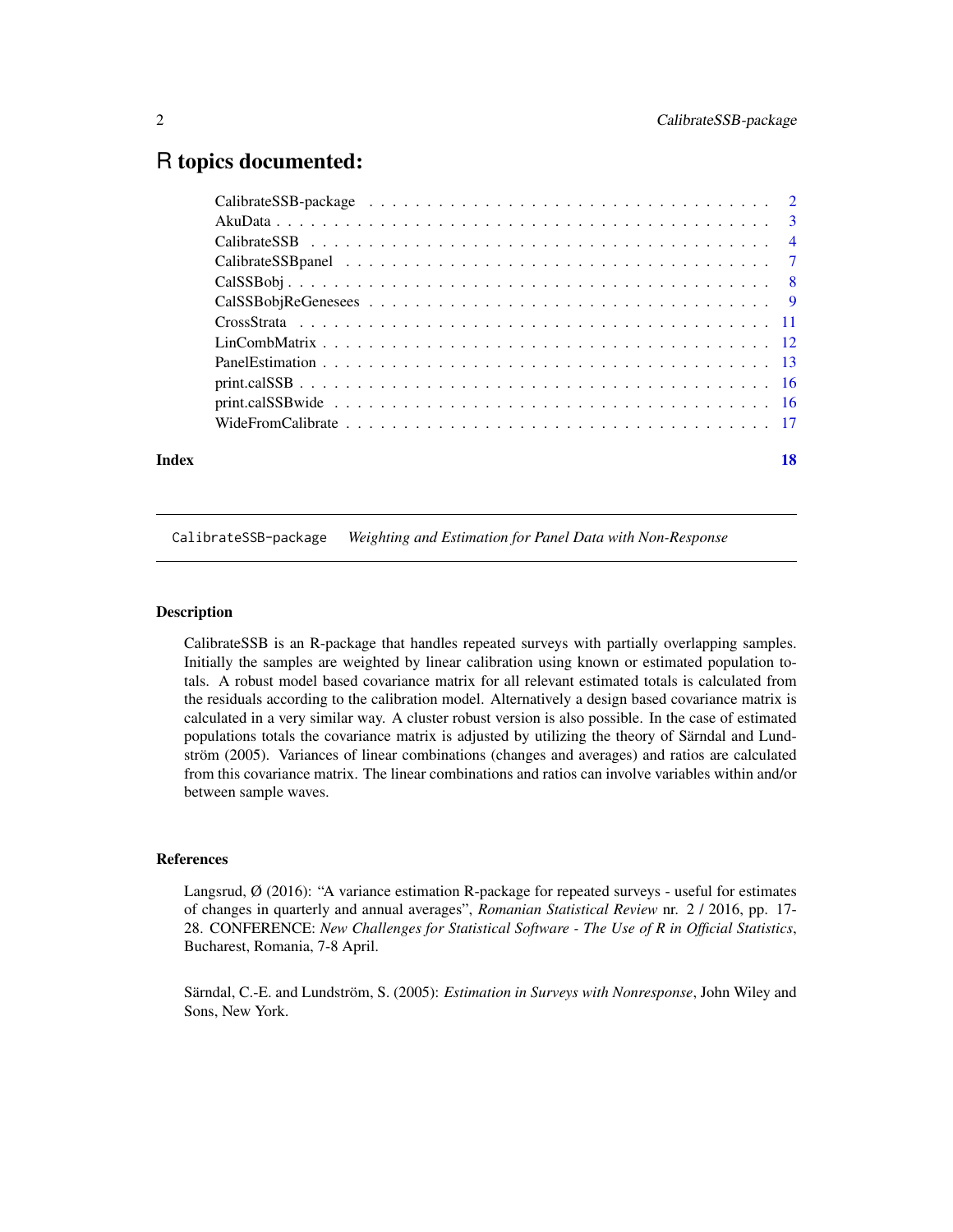<span id="page-2-0"></span>

Generate test data of eight quarters

#### Usage

AkuData(n)

#### Arguments

n Number of observations within each quarter.

#### Value

A data frame with the following variables:

| id         | Sample unit identifier |
|------------|------------------------|
| year       | Year                   |
| q          | <b>Ouarter</b>         |
| month      | Month                  |
| R          | Response indicator     |
| age        | Age group              |
| sex        | Education group        |
| famid      | Family identifier      |
| unemployed | Unemployed             |
| workforce  | In workforce           |

#### Examples

# Generates data - two years  $z = AkuData(3000) # 3000 in each quarter$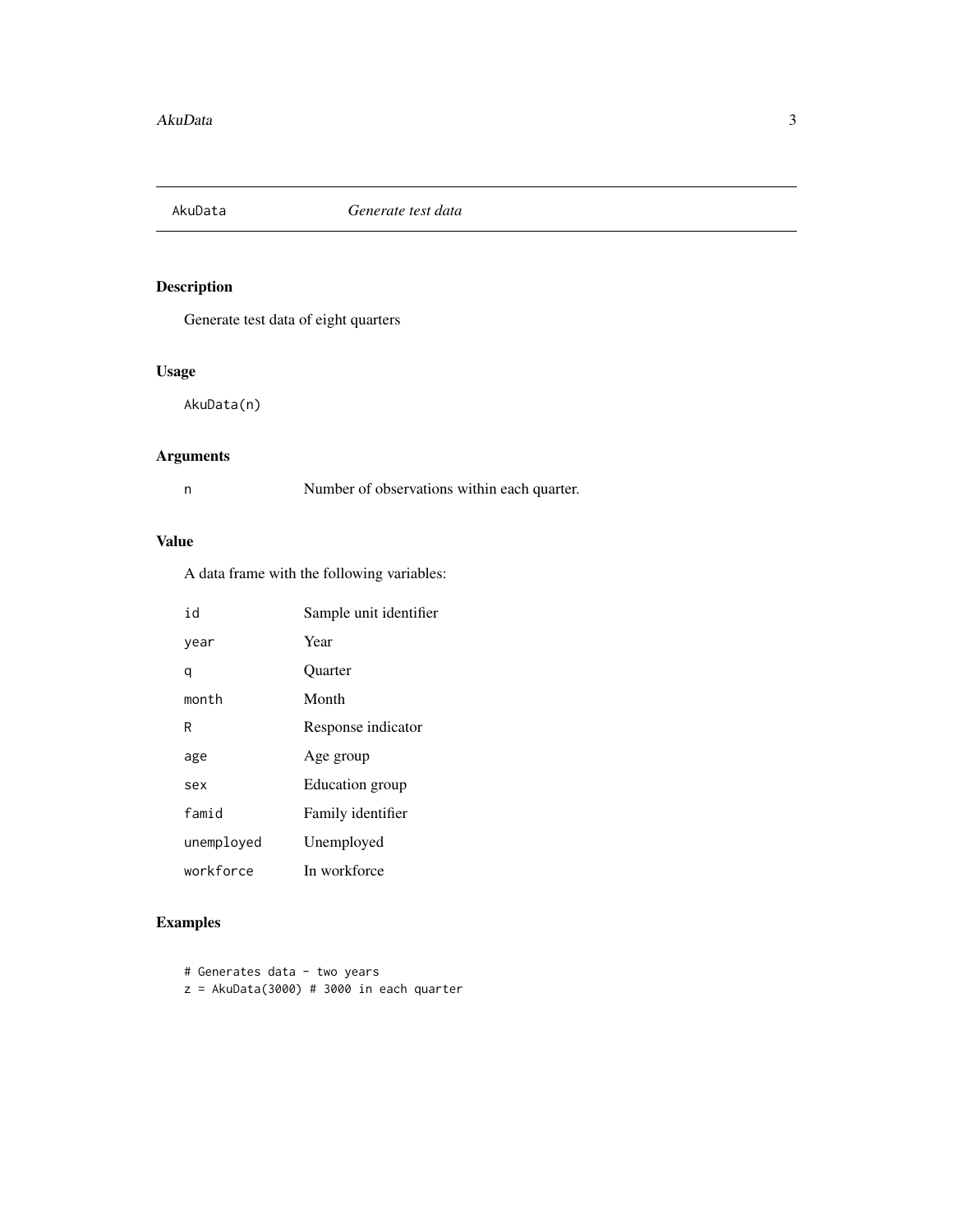<span id="page-3-1"></span><span id="page-3-0"></span>

Compute weights by calibration and corresponding estimates, totals and residuals

#### Usage

```
CalibrateSSB(
  grossSample,
  calmodel = NULL,
  response = "R",
 popTotals = NULL,
  y = NULL,by = NULL,partition = NULL,
  lRegmodel = NULL,
  popData = NULL,
  samplingWeights = NULL,
  usePackage = "survey",
  bounds = c(-Inf, Inf),
  calfun = "linear",
  onlyTotals = FALSE,
  onlyw = FALSE,uselRegWeights = FALSE,
  ids = NULL,residOutput = TRUE,
  leverageOutput = FALSE,
  yOutput = TRUE,
  samplingWeightsOutput = FALSE,
  dropResid2 = TRUE,
  wGrossOutput = TRUE,
  wave = NULL,id = NULL,extra = NULL,
  allowNApopTotals = NULL,
  partitionPrint = NULL,
  ...
```
#### )

#### Arguments

| grossSample | Data frame.                                                     |
|-------------|-----------------------------------------------------------------|
| calmodel    | Formula defining the linear structure of the calibration model. |
| response    | Variable name of response indicator (net sample when 1).        |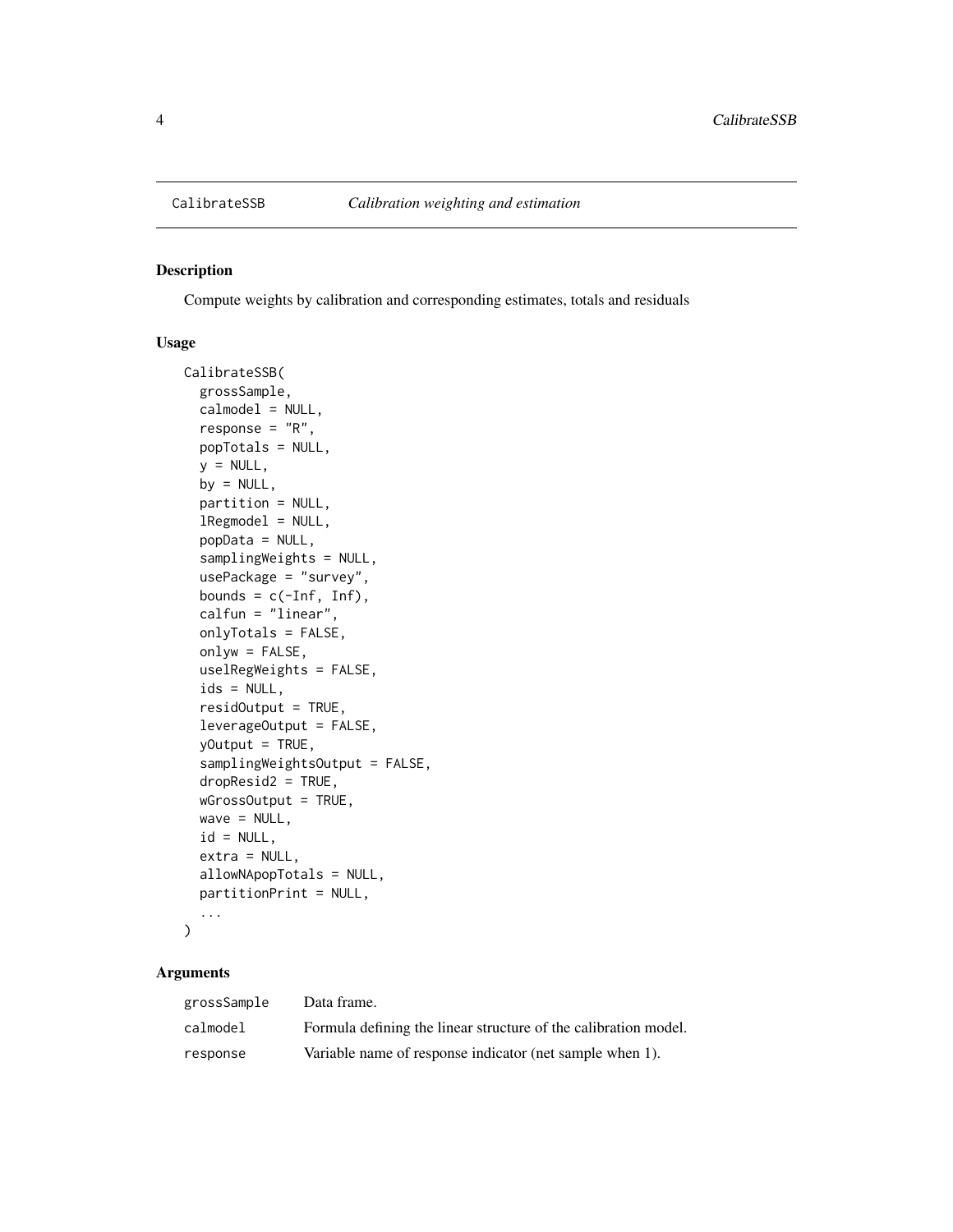| popTotals                                                                        | Population totals (similar to population totals as output).                                                                                                                                                          |  |
|----------------------------------------------------------------------------------|----------------------------------------------------------------------------------------------------------------------------------------------------------------------------------------------------------------------|--|
| У                                                                                | Names of variables of interest. Can be a list similar to "by" below.                                                                                                                                                 |  |
| by                                                                               | Names of the variables that define the "estimation domains". If NULL (the de-<br>fault option) or NA estimates refer to the whole population. Use list for multiple<br>specifications (resulting in list as output). |  |
| partition                                                                        | Names of the variables that define the "calibration domains" for the model.<br>NULL (the default) implies no calibration domains.                                                                                    |  |
| <b>lRegmodel</b>                                                                 | Formula defining the linear structure of a logistic regression model.                                                                                                                                                |  |
| popData                                                                          | Data frame of population data.                                                                                                                                                                                       |  |
| samplingWeights                                                                  |                                                                                                                                                                                                                      |  |
|                                                                                  | Name of the variable with initial weights for the sampling units.                                                                                                                                                    |  |
| usePackage                                                                       | Specifying the package to be used: "survey" (the default), "ReGenesees" or<br>"none".                                                                                                                                |  |
| bounds                                                                           | Bounds for the calibration weights. When ReGenesees: Allowed range for the<br>ratios between calibrated and initial weights. The default is c(-Inf,Inf).                                                             |  |
| calfun                                                                           | The distance function for the calibration process; the default is 'linear'.                                                                                                                                          |  |
| onlyTotals                                                                       | When TRUE: Only population totals are returned.                                                                                                                                                                      |  |
| onlyw                                                                            | When TRUE: Only the calibrated weights are returned.                                                                                                                                                                 |  |
|                                                                                  | uselRegWeights When TRUE: Weighted logistic regression is performed as a first calibration<br>step.                                                                                                                  |  |
| ids                                                                              | Name of sampling unit identifier variable.                                                                                                                                                                           |  |
| residOutput                                                                      | Residuals in output when TRUE. FALSE is default.                                                                                                                                                                     |  |
|                                                                                  | leverage0utput Leverages in output when TRUE. FALSE is default.                                                                                                                                                      |  |
| y0utput                                                                          | y in output when TRUE. FALSE is default.                                                                                                                                                                             |  |
| samplingWeightsOutput<br>sampling Weights in output when TRUE. FALSE is default. |                                                                                                                                                                                                                      |  |
| dropResid2                                                                       | When TRUE (default) and when no missing population totals - only one set of<br>residuals in output.                                                                                                                  |  |
| wGrossOutput                                                                     | wGross in output when TRUE (default) and when NA popTotals.                                                                                                                                                          |  |
| wave                                                                             | Time or another repeat variable (to be included in output).                                                                                                                                                          |  |
| id                                                                               | Identifier variable (to be included in output).                                                                                                                                                                      |  |
| extra                                                                            | Variables for the extra dataset (to be included in output).                                                                                                                                                          |  |
| allowNApopTotals                                                                 |                                                                                                                                                                                                                      |  |
|                                                                                  | When TRUE missing population totals are allowed. Results in error when FALSE<br>and warning when NULL.                                                                                                               |  |
|                                                                                  | partitionPrint When TRUE partition progress is printed. Automatic decision when NULL<br>(about 1 min total computing time).                                                                                          |  |
| .                                                                                | Further arguments sent to underlying functions.                                                                                                                                                                      |  |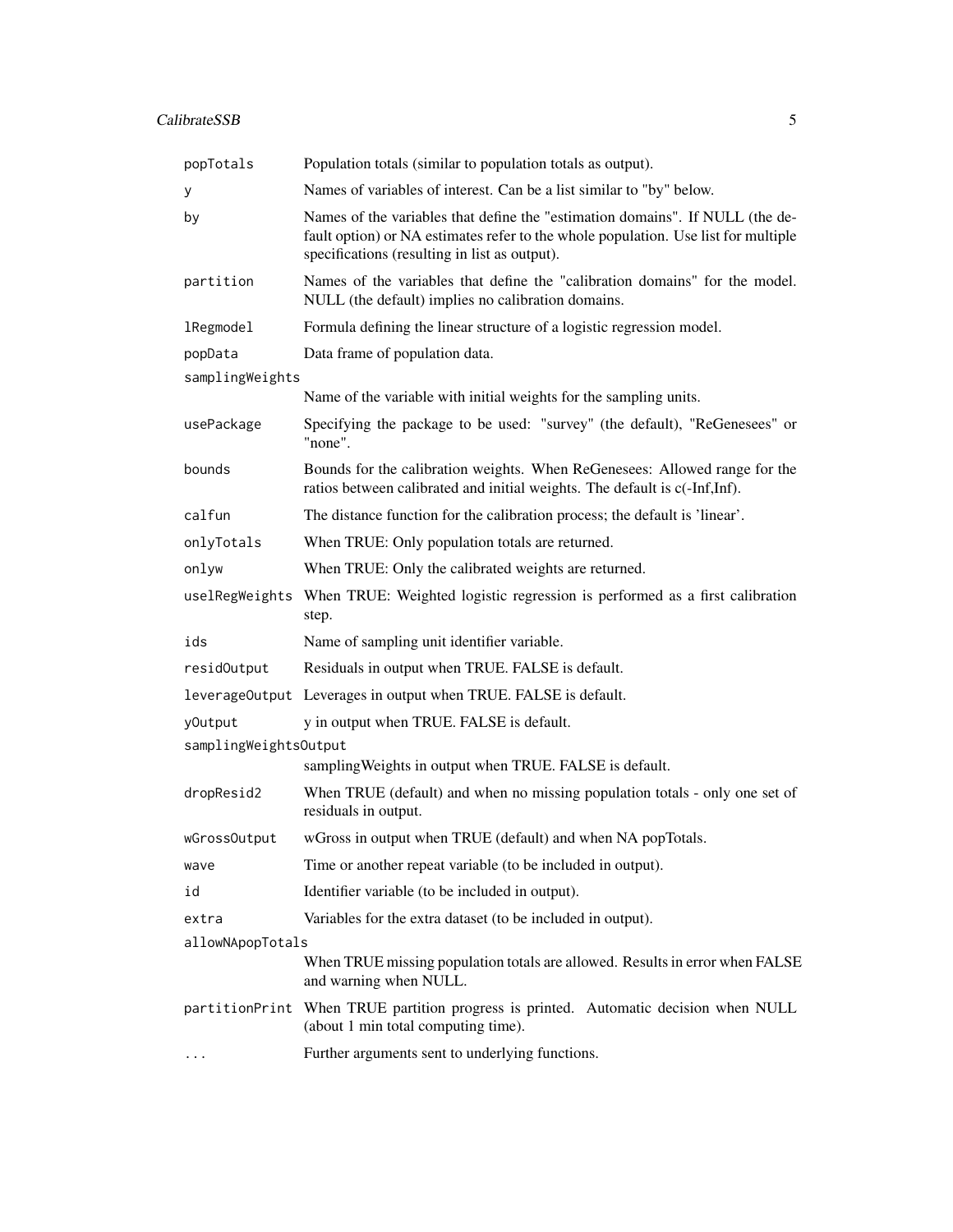#### <span id="page-5-0"></span>Details

When popTotals as input is NULL, population totals are computed from popData (when available) or from grossSample. Some elements of popTotals may be missing (not allowed when using ReGenesees). When using "ReGenesees", both weiging and estimation are done by that package. When using "survey", only calibration weiging are done by that package. The parameters wave, id and extra have no effect on the computations, but result in extra elements in output (to be used by WideFromCalibrate() later).

#### Value

Unless onlyTotals or onlyw is TRUE, the output is an object of class calSSB. That is, a list with elements:

| popTotals       | Population totals.                                                |
|-----------------|-------------------------------------------------------------------|
| W               | The calibrated weights.                                           |
| wGross          | Calibrated gross sample weights when NA popTotals.                |
| estTM           | Estimates (with standard error).                                  |
| resids          | Residuals, reduced model when NA popTotals.                       |
| resids2         | Residuals, full model.                                            |
| leverages       | Diagonal elements of hat-matrix, reduced model when NA popTotals. |
| leverages2      | Diagonal elements of hat-matrix, full model.                      |
| у               | as input                                                          |
| samplingWeights |                                                                   |
|                 | as input                                                          |
| wave            | as input or via CrossStrata                                       |
| id              | as input                                                          |
| extra           | as input                                                          |

#### See Also

[CalSSBobj](#page-7-1), [WideFromCalibrate](#page-16-1), [PanelEstimation](#page-12-1), [CalibrateSSBpanel](#page-6-1).

#### Examples

```
# Generates data - two years
z <- AkuData(3000) # 3000 in each quarter
zPop <- AkuData(10000)[,1:7]
# Calibration using "survey"
a \leftarrow CalibrateSSB(z, calmodel = "~ sex*age",
                 partition = c("year","q"), # calibrate within quarter
                 popData = zPop, y = c("unemployed","workforce"),
                 by = c("year", "q")) # Estimate within quarter
head(a$w) # calibrated weights
a$estTM # estimates
```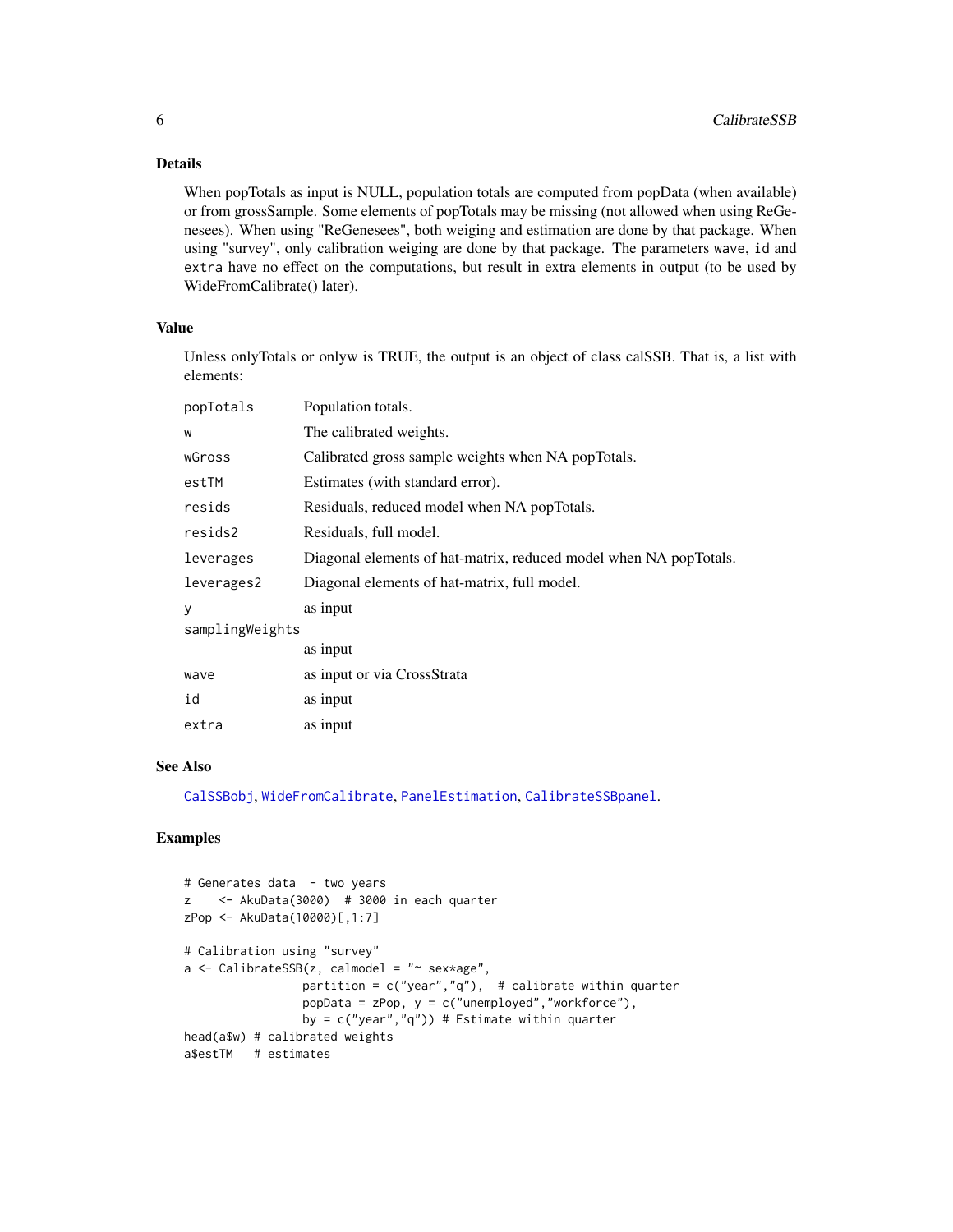#### <span id="page-6-0"></span>CalibrateSSBpanel 7

```
a$popTotals # popTotals used as input below
# Calibration, no package, popTotals as input
b <- CalibrateSSB(z, popTotals=a$popTotals, calmodel="~ sex*age",
     partition = c("year", "q"), usePackage = "none", y = c("unemployed", "workerforce"))max(abs(a$w-b$w)) # Same weights as above
print(a)
print(b)
## Not run:
require(ReGenesees)
# Calibration and estimation via ReGenesees
CalibrateSSB(z, calmodel = "~ sex*age",
            partition = c("year","q"), # calibrate within quarter
            popData = zPop, usePackage = "ReGenesees",
            y = c("unemployed","workforce"),
             by = c("year", "q")) # Estimate within quarter
## End(Not run)
```
<span id="page-6-1"></span>CalibrateSSBpanel *Calibration weighting and variance estimation for panel data*

#### Description

Calibration weighting and variance estimation for panel data

#### Usage

```
CalibrateSSBpanel(...)
```
#### Arguments

... Input to CalibrateSSB() and PanelEstimation()

#### Value

Output from PanelEstimation()

#### See Also

[CalibrateSSB](#page-3-1), [PanelEstimation](#page-12-1).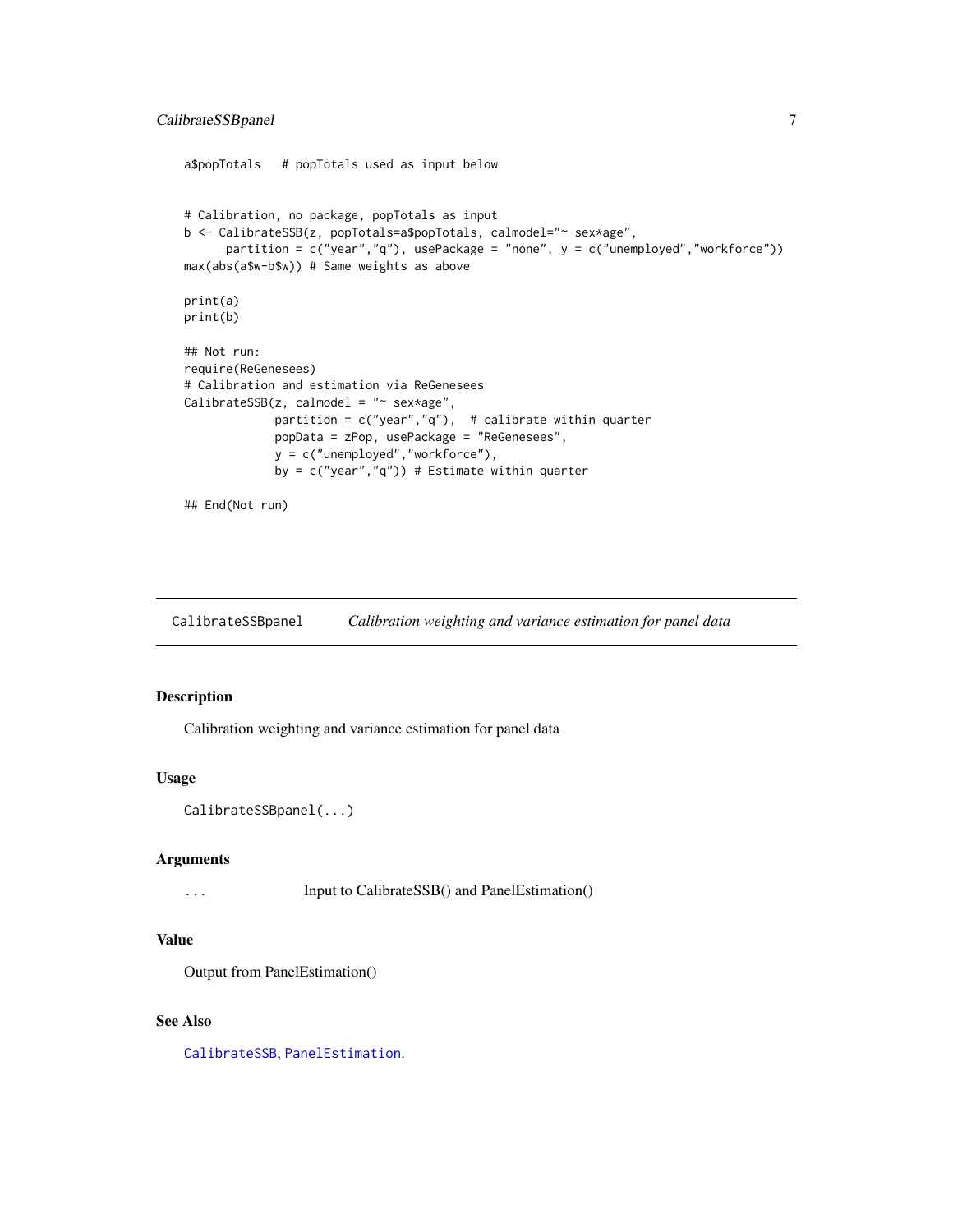#### Examples

```
z = AkuData(3000) # 3000 in each quarter
zPop = AkuData(10000)[,1:7]
lc = rbind(LagDiff(8,4),PeriodDiff(8,4))rownames(lc) = c("diffQ1","diffQ2","diffQ3","diffQ4","diffYearMean")
CalibrateSSBpanel(grossSample=z,calmodel="~ sex*age", partition=c("year","q"),popData=zPop,
       y=c("unemployed","workforce"),id="id",wave=c("year","q"),
       numerator="unemployed",linComb=lc)
```
CalSSBobj *Create or modify a CalSSB object*

#### Description

The elements of the CalSSB object are taken directly from the input parameters.

#### Usage

```
CalSSBobj(
 x = NULL,y = NULL,w = NULL,wGross = NULL,
 resids = NULL,
 resids2 = NULL,
 leverages = NULL,
 leverages2 = NULL,
  samplingWeights = NULL,
 extra = NULL,id = NULL,wave = NULL
```
 $\mathcal{L}$ 

#### Arguments

| x               | NULL or an existing calSSB object |  |
|-----------------|-----------------------------------|--|
| у               | у                                 |  |
| W               | W                                 |  |
| wGross          | wGross                            |  |
| resids          | resids                            |  |
| resids2         | resids2                           |  |
| leverages       | leverages                         |  |
| leverages2      | leverages2                        |  |
| samplingWeights |                                   |  |
|                 | sampling Weights                  |  |

<span id="page-7-0"></span>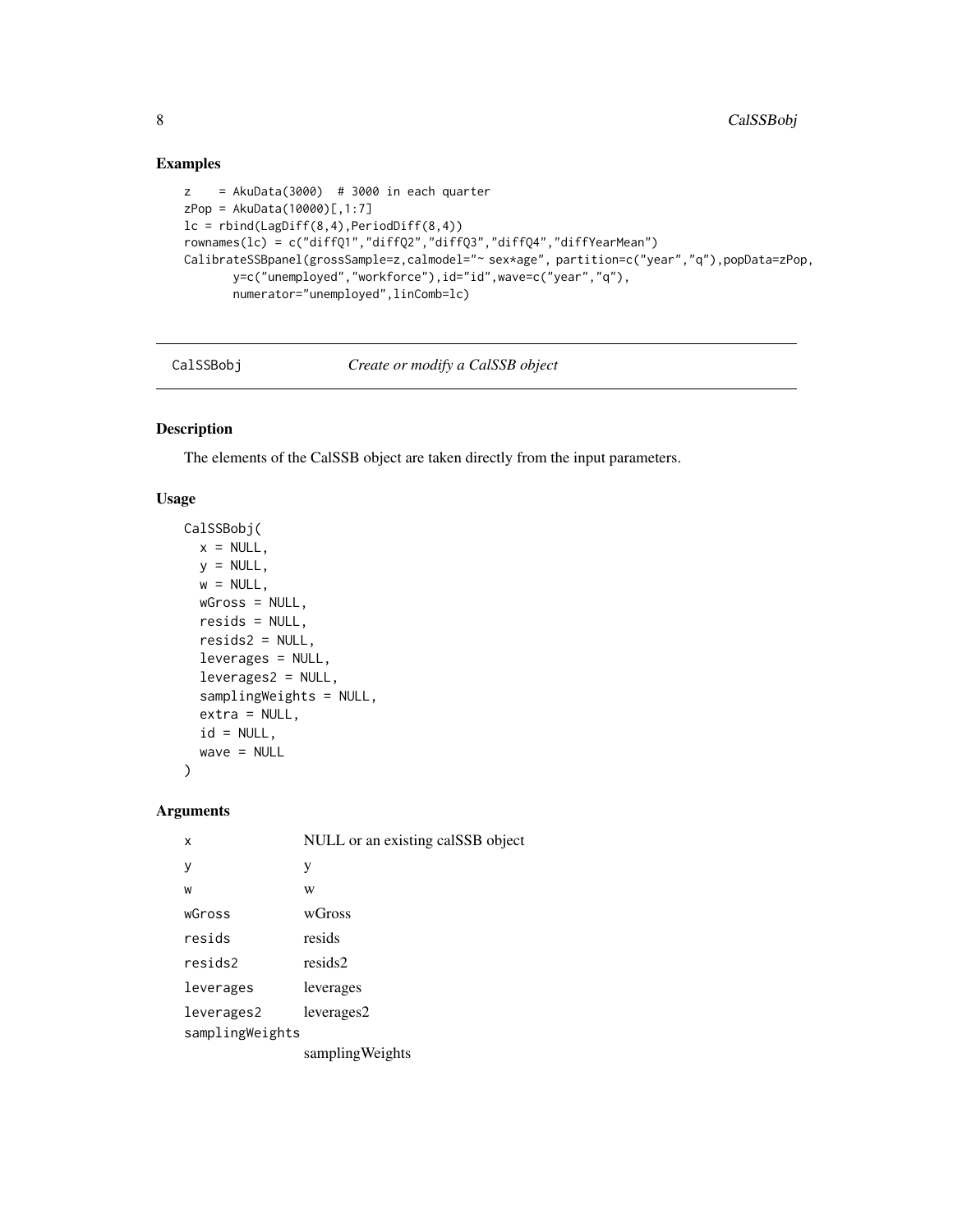#### <span id="page-8-0"></span>CalSSBobjReGenesees 9

| extra | extra |
|-------|-------|
| id    | id    |
| wave  | wave  |

#### Value

A CalSSB object. That is, an object of the type retuned by [CalibrateSSB](#page-3-1).

#### Note

If x is a ReGenesees/cal.analytic object, this function is a wrapper to [CalSSBobjReGenesees](#page-8-1).

#### See Also

[CalibrateSSB](#page-3-1), [CalSSBobjReGenesees](#page-8-1), [WideFromCalibrate](#page-16-1), [PanelEstimation](#page-12-1).

#### Examples

```
#' # Generates data - two years
z \le - AkuData(3000) # 3000 in each quarter
zPop <- AkuData(10000)[, 1:7]
# Create a CalSSB object by CalibrateSSB
b \leq CalibrateSSB(z, calmodel = "\sim sex*age", partition = c("year", "q"), popData = zPop,
                  y = c("unemployed", "workforce"))
# Modify the CalSSB object
a \leq CalSSBobj(b, w = 10*b$w, wave = CrossStrata(z[, c("year", "q")]), id = z$id)
# Use the CalSSB object as input ...
PanelEstimation(WideFromCalibrate(a), "unemployed", linComb = PeriodDiff(8, 4))
# Create CalSSB object without x as input
CalSSBobj(y = b$y, w = 10*b$w, resids = b$resids, wave = CrossStrata(z[, c("year", "q")]),
          id = z$id)
```
<span id="page-8-1"></span>CalSSBobjReGenesees *Create a CalSSB object from a ReGenesees/cal.analytic object*

#### Description

Create a CalSSB object from a ReGenesees/cal.analytic object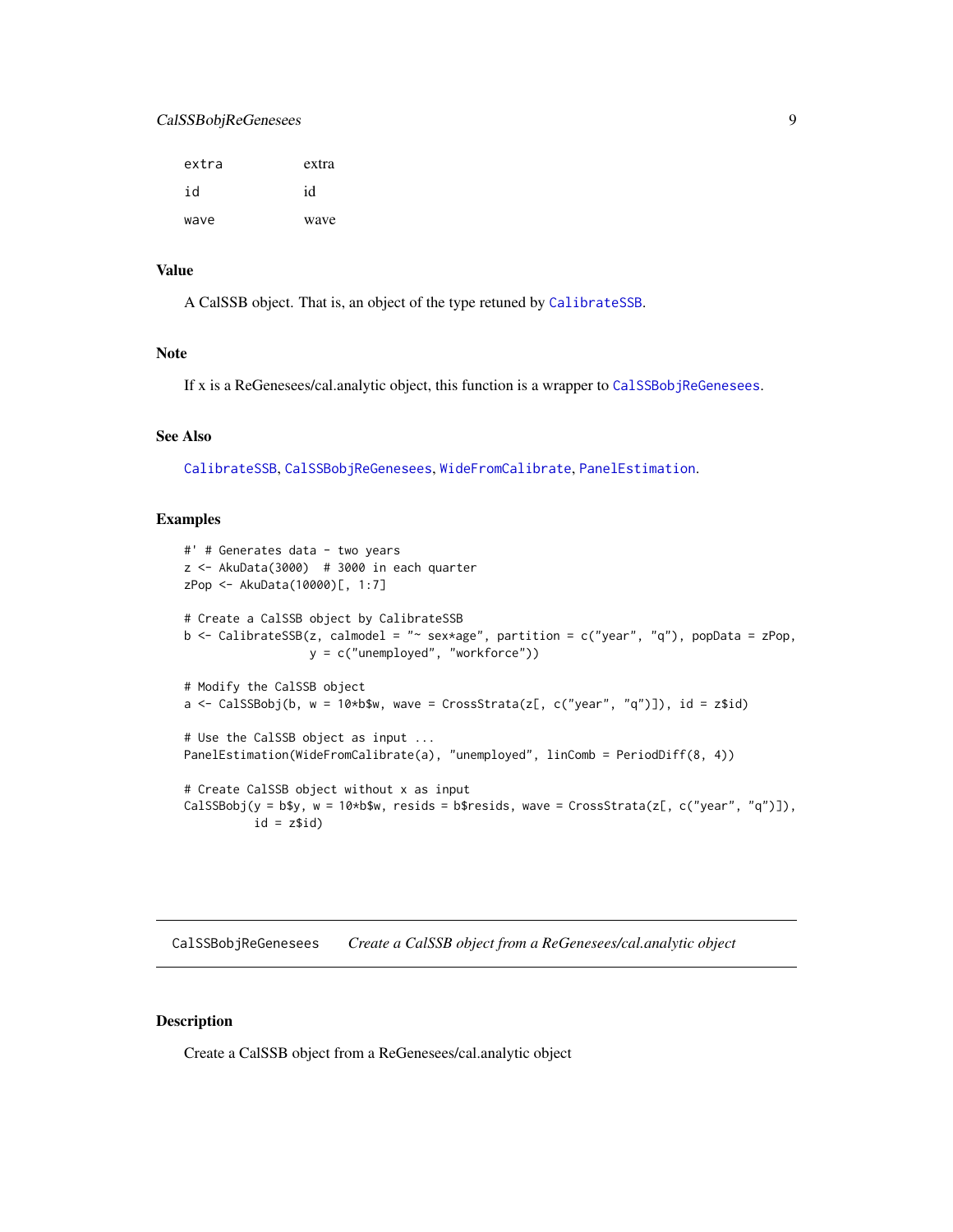#### Usage

```
CalSSBobjReGenesees(
 x,
 y,
 samplingWeights = NULL,
 extra = NULL,id = NULL,wave = NULL)
```
#### Arguments

| $\mathsf{x}$    | Output from ReGenesees::e.calibrate() (object of class cal.analytic)  |
|-----------------|-----------------------------------------------------------------------|
| y               | formula or variable names                                             |
| samplingWeights |                                                                       |
|                 | NULL, TRUE (capture from x), formula, variable name or vector of data |
| extra           | NULL, formula, variable names or matrix of data                       |
| id              | NULL, TRUE (ids from x), formula, variable name or vector of data     |
| wave            | NULL, formula, variable name or vector of data                        |

#### Value

A CalSSB object. That is, an object of the type retuned by [CalibrateSSB](#page-3-1).

#### See Also

[CalibrateSSB](#page-3-1), [CalSSBobj](#page-7-1), [WideFromCalibrate](#page-16-1), [PanelEstimation](#page-12-1).

#### Examples

```
## Not run:
# Generates data - two years
z \le - AkuData(3000) # 3000 in each quarter
zPop <- AkuData(10000)[, 1:7]
z$samplingWeights <- 1
z$ids < -1:NROW(z)# Create a ReGenesees/cal.analytic object
library("ReGenesees")
desReGenesees <- e.svydesign(z[z$R == 1, ], ids = ~ids, weights = ~samplingWeights)
popTemplate <- pop.template(data = desReGenesees, calmodel = ~sex * age, partition = ~year + q)
popTotals <- fill.template(universe = zPop, template = popTemplate)
calReGenesees <- e.calibrate(design = desReGenesees, df.population = popTotals)
# Create CalSSB objects from a ReGenesees/cal.analytic object
CalSSBobjReGenesees(calReGenesees, y = ~unemployed + workforce, id = TRUE,
                    samplingWeights = TRUE, extra = \simfamid)
a <- CalSSBobjReGenesees(calReGenesees, y = c("unemployed", "workforce"),
                         id = "id", extra = "famid", wave = c("year", "q"))
```
<span id="page-9-0"></span>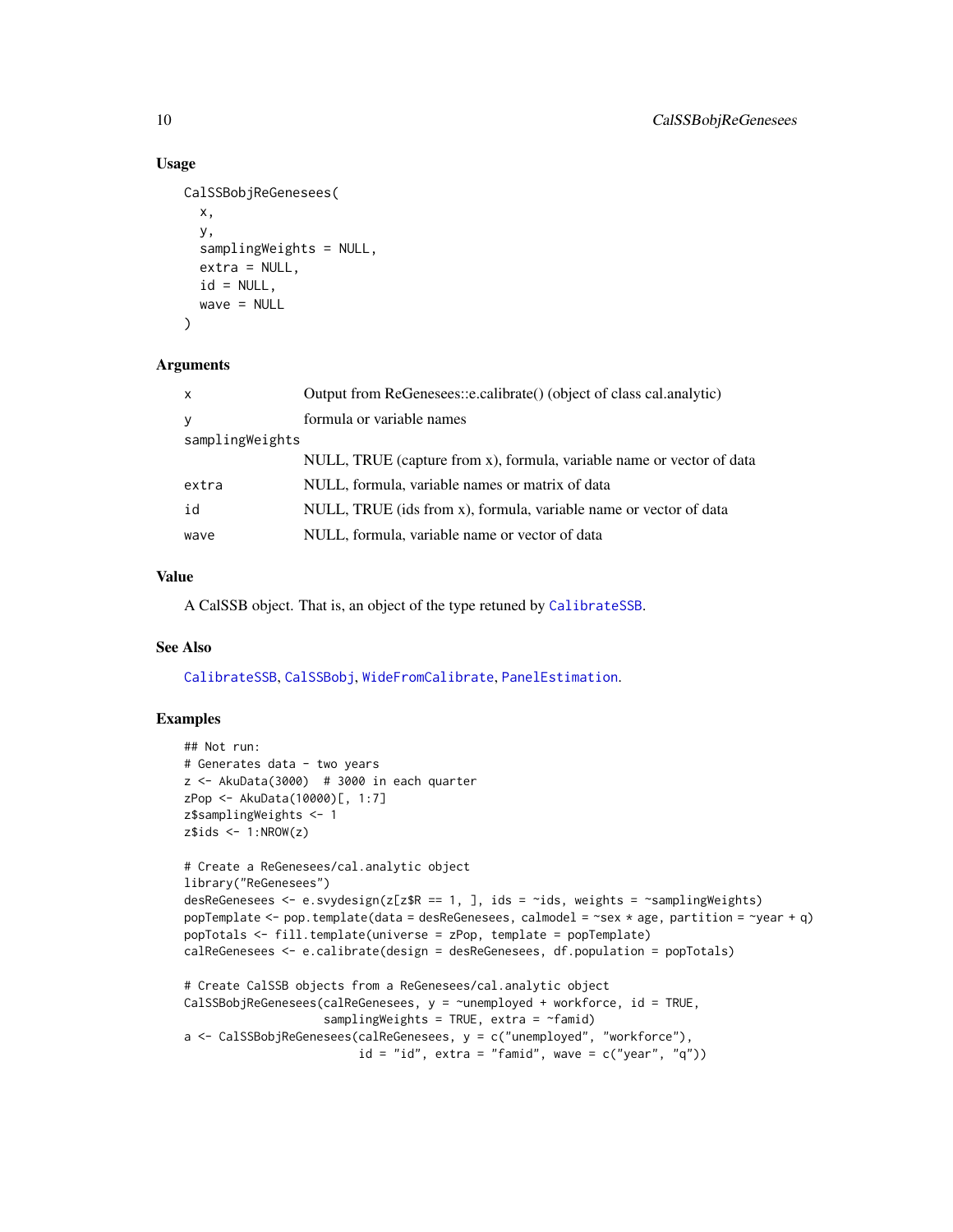#### <span id="page-10-0"></span>CrossStrata 11

```
# Use the CalSSB object as input ...
PanelEstimation(WideFromCalibrate(a), "unemployed", linComb = PeriodDiff(8, 4))
```
## End(Not run)

CrossStrata *Crossing several factor variables*

#### Description

Create new factor variable by crossing levels in several variables

#### Usage

CrossStrata(by, sep = "-", returnb = FALSE, asNumeric = FALSE, byExtra = NULL)

#### Arguments

| by        | Dataframe or matrix with several variables                                               |
|-----------|------------------------------------------------------------------------------------------|
| sep       | Used to create new level names                                                           |
| returnb   | When TRUE an overview of original variabels according to new levels are also<br>retuned. |
| asNumeric | When TRUE the new variable is numeric.                                                   |
| byExtra   | Contains the same variables as by and represents another data set.                       |

#### Value

| a      | The new variable                                       |
|--------|--------------------------------------------------------|
| aExtra | New variable according to by Extra                     |
| b      | Overview of original variabels according to new levels |

#### Examples

CrossStrata(cbind(factor(rep(1:3,2)),c('A',rep('B',5)) ))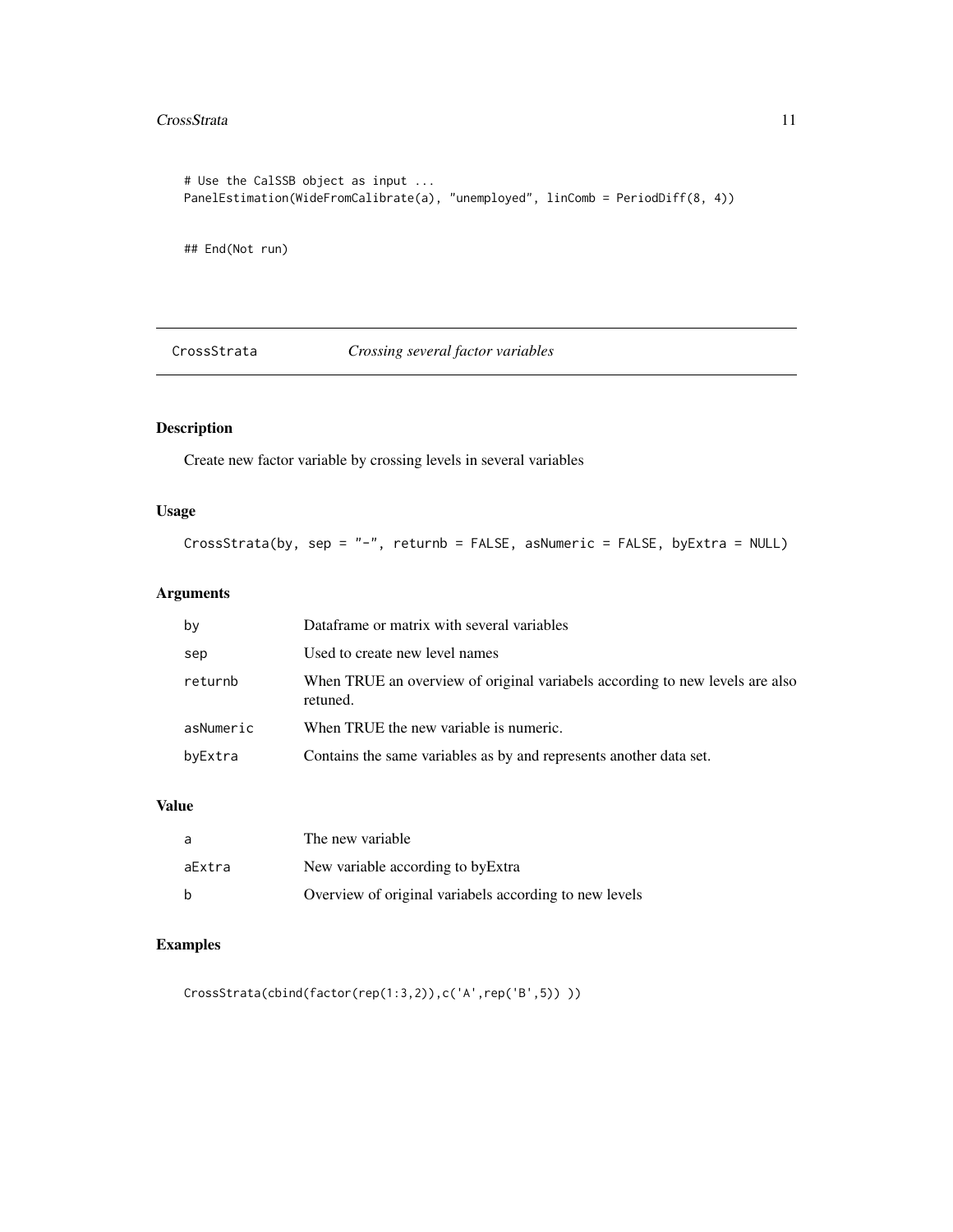<span id="page-11-0"></span>

Create matrices for changes (LagDiff), means (Period) and mean changes (PeriodDiff).

#### Usage

```
LinCombMatrix(
 n,
 period = NULL,
 lag = NULL,k = 0,takeMean = TRUE,
  removerows = TRUE,
 overlap = FALSE
)
LagDiff(n, lag = 1, removerows = TRUE)
Period(
 n,
 period = 1,
 k = 0,takeMean = TRUE,
  removerows = TRUE,
 overlap = FALSE
)
PeriodDiff(
  n,
 period = 1,
 lag = period,
 k = 0,
  takeMean = TRUE,
  removerows = TRUE,
 overlap = FALSE
\mathcal{L}
```
#### Arguments

| n      | Number of variables                         |
|--------|---------------------------------------------|
| period | Number of variables involved in each period |
| lag    | Lag used for difference calculation         |
| k      | Shift the start of each period              |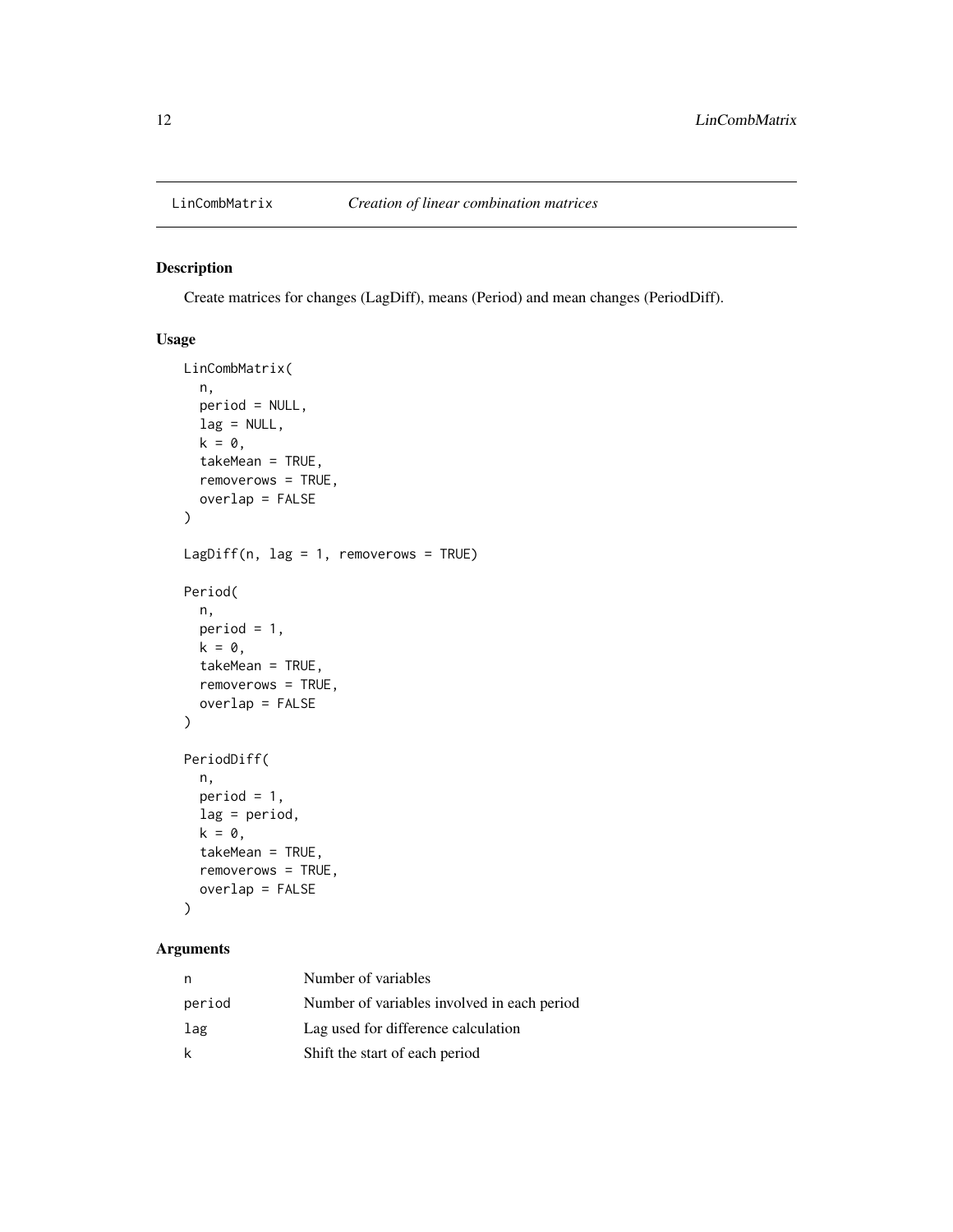#### <span id="page-12-0"></span>PanelEstimation 13

| takeMean   | Calculate mean over each period (sum when FALSE) |
|------------|--------------------------------------------------|
| removerows | Revove incomplete rows                           |
| overlap    | Overlap between periods (moving averages)        |

#### Value

Linear combination matrix

#### Note

It can be useful to add row names to the resulting matrix before further use.

#### Examples

```
# We assume two years of four quarters (n=8)
# Quarter to quarter differences
LagDiff(8)
# Changes from same quarter last year
LagDiff(8,4)
# Yearly averages
Period(8,4)
# Moving yearly averages
Period(8,4,overlap=TRUE)
# Difference between yearly averages
PeriodDiff(8,4) # Also try n=16 with overlap=TRUE/FALSE
# Combine two variants and add row names
lc = rbind(LagDiff(8,4),PeriodDiff(8,4))rownames(lc) = c("diffQ1","diffQ2","diffQ3","diffQ4","diffYearMean")
lc
```
<span id="page-12-1"></span>

| PanelEstimation |  | Variance estimation for panel data |  |  |
|-----------------|--|------------------------------------|--|--|
|-----------------|--|------------------------------------|--|--|

#### Description

Variance estimation of linear combinations of totals and ratios based on output from wideFromCalibrate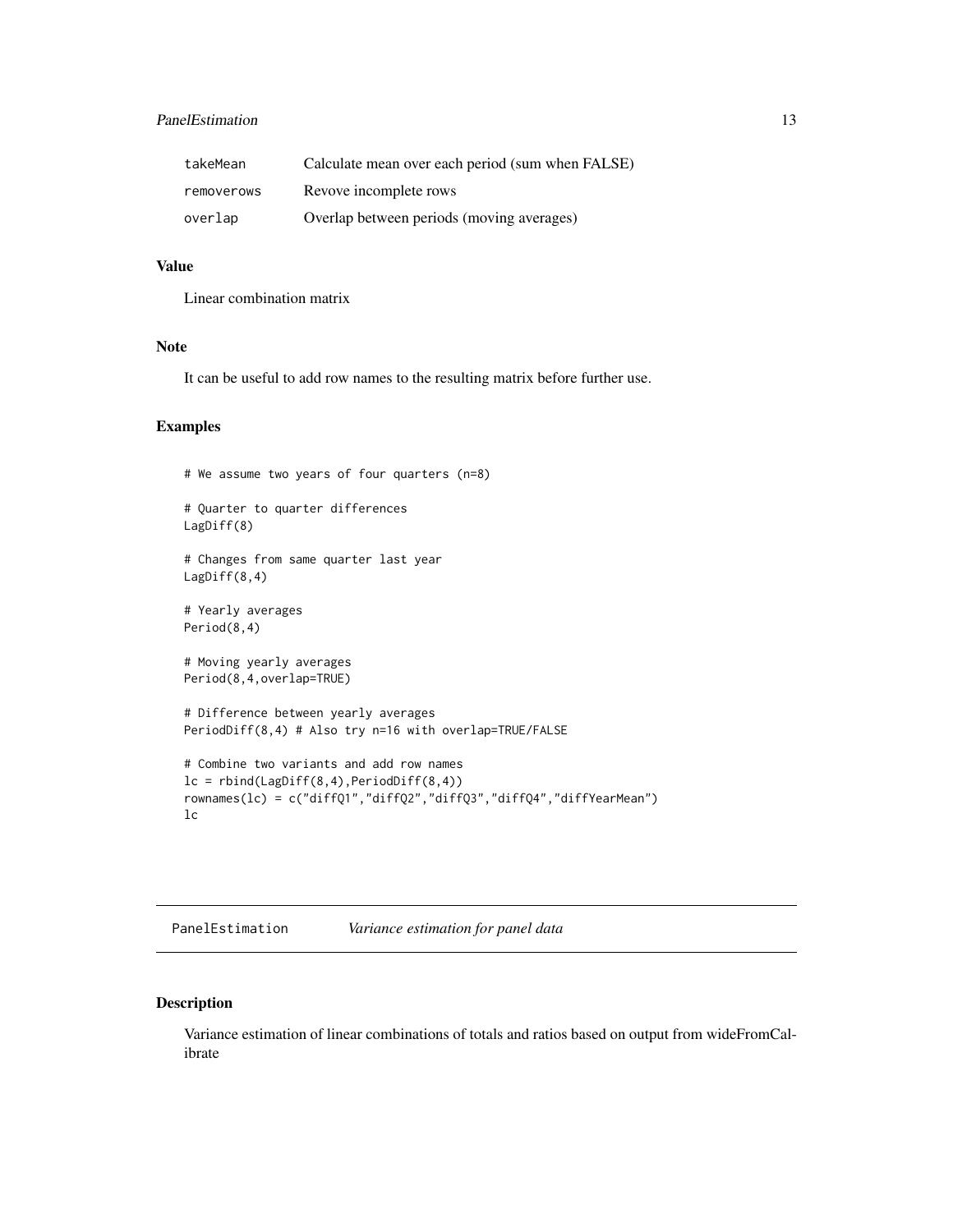#### Usage

```
PanelEstimation(
  x,
  numerator,
  denominator = NULL,
  linComb = matrix(0, 0, n),linComb0 = NULL,
  estType = "robustModel",
  leveragePower = 1/2,
  group = NULL,
  returnCov = FALSE,
 usewGross = TRUE
)
```
#### Arguments

| $\mathsf{x}$  | Output from wideFromCalibrate.                                                                                                   |
|---------------|----------------------------------------------------------------------------------------------------------------------------------|
| numerator     | y variable name or number.                                                                                                       |
| denominator   | y variable name or number.                                                                                                       |
| linComb       | Matrix defining linear combinations of waves.                                                                                    |
| linComb0      | Linear combination matrix to be used prior to ratio calculations.                                                                |
| estType       | Estimation type: "robustModel" (default), "ssbAKU", "robustModelww", "ro-<br>bustModelGroup" or "robustModelGroupww" (see below) |
| leveragePower | Power used when adjusting residuals using leverages.                                                                             |
| group         | Extra variable name or number for cluster robust estimation.                                                                     |
| returnCov     | Return covariance matrices instead of variance vectors.                                                                          |
| usewGross     | Use wGross (if avaliable) instead of design weights to adjust covariance matrix<br>in the case of NA popTotals                   |

#### Details

When denominator=NULL, only estimates for a single y-variable (numerator) are calculated. When denominator is specified, estimates for numerator, denominator and ratio are calculated. The default estimation type parameter, "robustModel", is equation (12) in paper. "ssbAKU" is (16), "robust-Modelww" is (9) and "robustModelGroup" and "robustModelGroupww" are cluster robust variants based on  $(w-1)^2$  and  $w^2$ .

#### Value

| Sum of weights<br>wTot                                      |  |
|-------------------------------------------------------------|--|
| Ordinary estimates<br>estimates                             |  |
| Estimates of linear combinations<br>linCombs                |  |
| Variance of estimates<br>varEstimates                       |  |
| Variance of estimates of linear combinations<br>varLinCombs |  |

When denominator is specified the above output refer to ratios. Then, similar output for numerator and denominator are also included.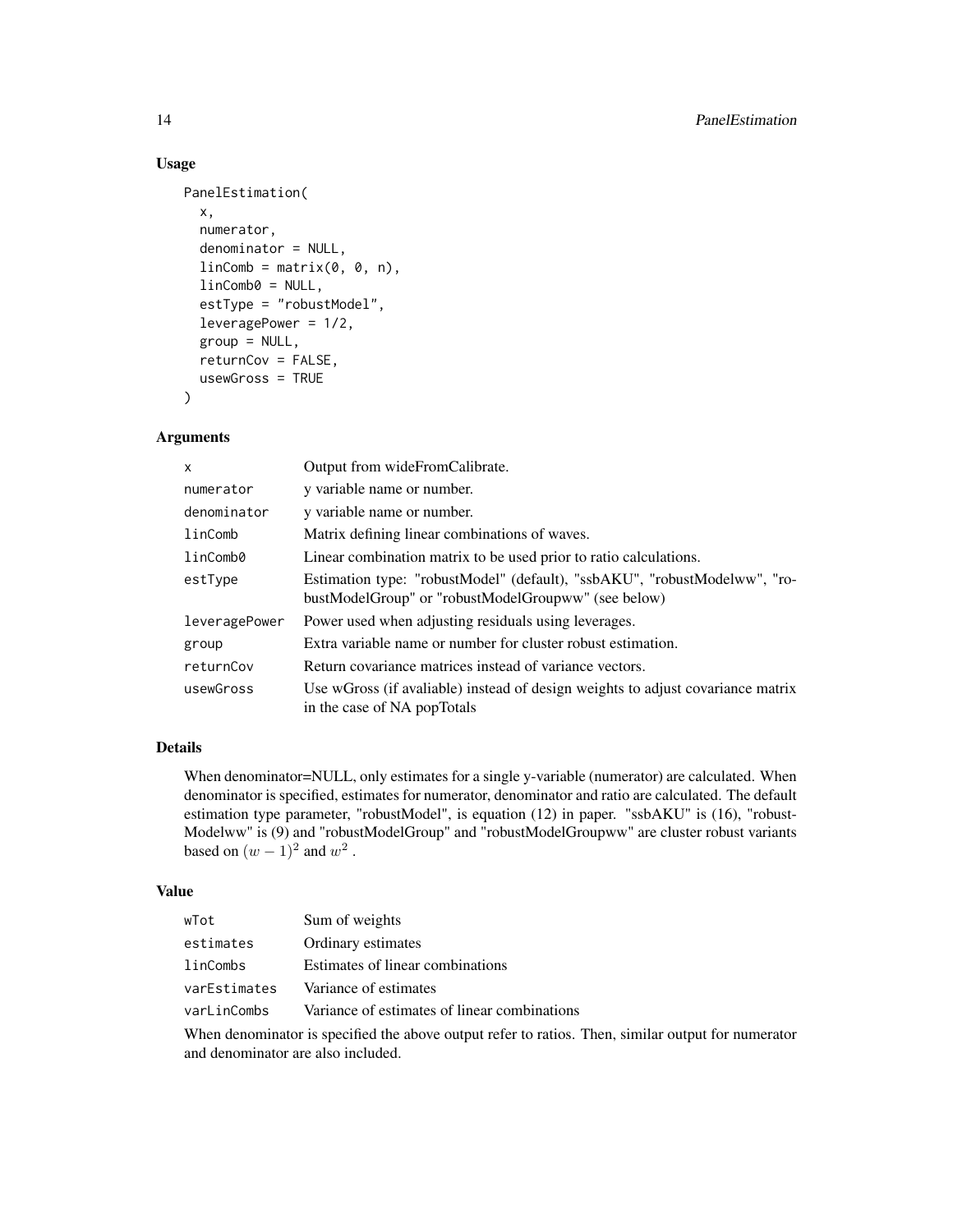#### <span id="page-14-0"></span>PanelEstimation 15

#### See Also

[CalibrateSSB](#page-3-1), [CalSSBobj](#page-7-1), [WideFromCalibrate](#page-16-1), [CalibrateSSBpanel](#page-6-1).

#### Examples

```
# Generates data - two years
z = AkuData(3000) # 3000 in each quarter
zPop = AkuData(10000)[,1:7]# Calibration and "WideFromCalibrate"
b = CalibrateSSB(z,calmodel="~ sex*age", partition=c("year","q"),
        popData=zPop, y=c("unemployed","workforce"))
bWide = WideFromCalibrate(b,CrossStrata(z[,c("year","q")]),z$id)
# Define linear combination matrix
lc = rbind(LagDiff(8,4),PeriodDiff(8,4))rownames(lc) = c("diffQ1","diffQ2","diffQ3","diffQ4","diffYearMean")
colnames(lc) = colnames(head(bWide$y[[1]]))
lc
# Unemployed: Totals and linear combinations
d1=PanelEstimation(bWide,"unemployed",linComb=lc) #
# Table of output
cbind(tot=d1$estimates,se=sqrt(d1$varEstimates))
cbind(tot=d1$linCombs,se=sqrt(d1$varLinCombs))
# Ratio: Totals and linear combinations
d=PanelEstimation(bWide,numerator="unemployed",denominator="workforce",linComb=lc)
cbind(tot=d$estimates,se=sqrt(d$varEstimates))
cbind(tot=d$linCombs,se=sqrt(d$varLinCombs))
## Not run:
# Calibration when som population totals unknown (edu)
# Leverages in output (will be used to adjust residuals)
# Cluster robust estimation (families/famid)
b2 = CalibrateSSB(z,popData=zPop,calmodel="~ edu*sex + sex*age",
           partition=c("year","q"), y=c("unemployed","workforce"),
           leverageOutput=TRUE)
b2Wide = WideFromCalibrate(b2,CrossStrata(z[,c("year","q")]),z$id,extra=z$famid)
d2 = PanelEstimation(b2Wide,"unemployed",linComb=lc,group=1,estType = "robustModelGroup")
cbind(tot=d2$linCombs,se=sqrt(d2$varLinCombs))
## End(Not run)
```

```
# Yearly mean before ratio calculation (linComb0)
# and difference between years (linComb)
g=PanelEstimation(bWide,numerator="unemployed",denominator="workforce",
    linComb= LagDiff(2),linComb0=Period(8,4))
cbind(tot=g$linCombs,se=sqrt(g$varLinCombs))
```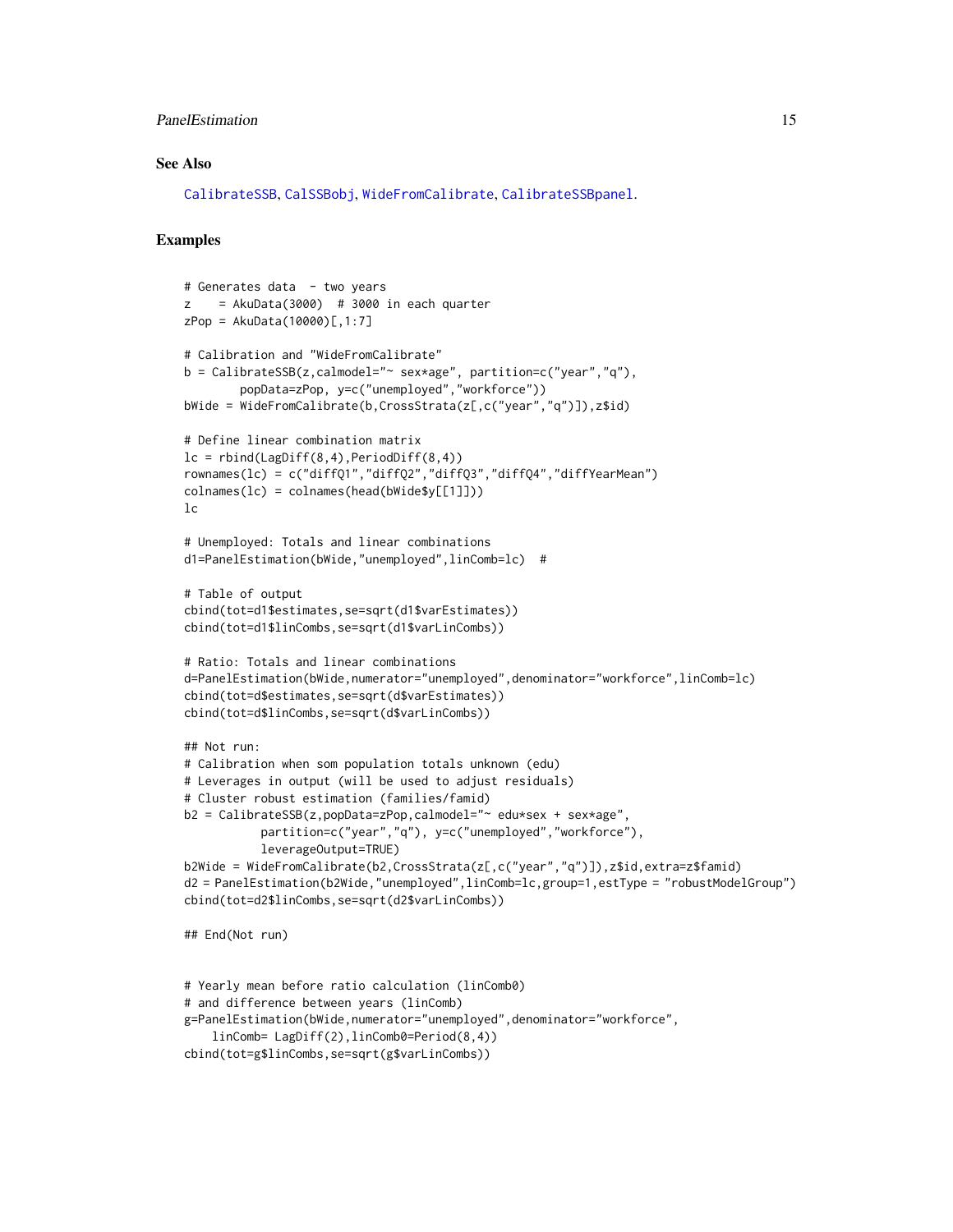<span id="page-15-0"></span>print.calSSB *Print method for calSSB*

#### Description

Print method for calSSB

#### Usage

```
## S3 method for class 'calSSB'
print(x, digits = max(getOption("digits") - 3, 3), ...)
```
#### Arguments

|                         | calSSB object                                                                                   |
|-------------------------|-------------------------------------------------------------------------------------------------|
| digits                  | positive integer. Minimum number of significant digits to be used for printing<br>most numbers. |
| $\cdot$ $\cdot$ $\cdot$ | further arguments sent to the underlying                                                        |

#### Value

Invisibly returns the original object.

print.calSSBwide *Print method for calSSBwide*

#### Description

Print method for calSSBwide

#### Usage

```
## S3 method for class 'calSSBwide'
print(x, digits = max(getOption("digits") - 3, 3), ...)
```
#### Arguments

|                         | calSSB wide object                                                                              |
|-------------------------|-------------------------------------------------------------------------------------------------|
| digits                  | positive integer. Minimum number of significant digits to be used for printing<br>most numbers. |
| $\cdot$ $\cdot$ $\cdot$ | further arguments sent to the underlying                                                        |

#### Value

Invisibly returns the original object.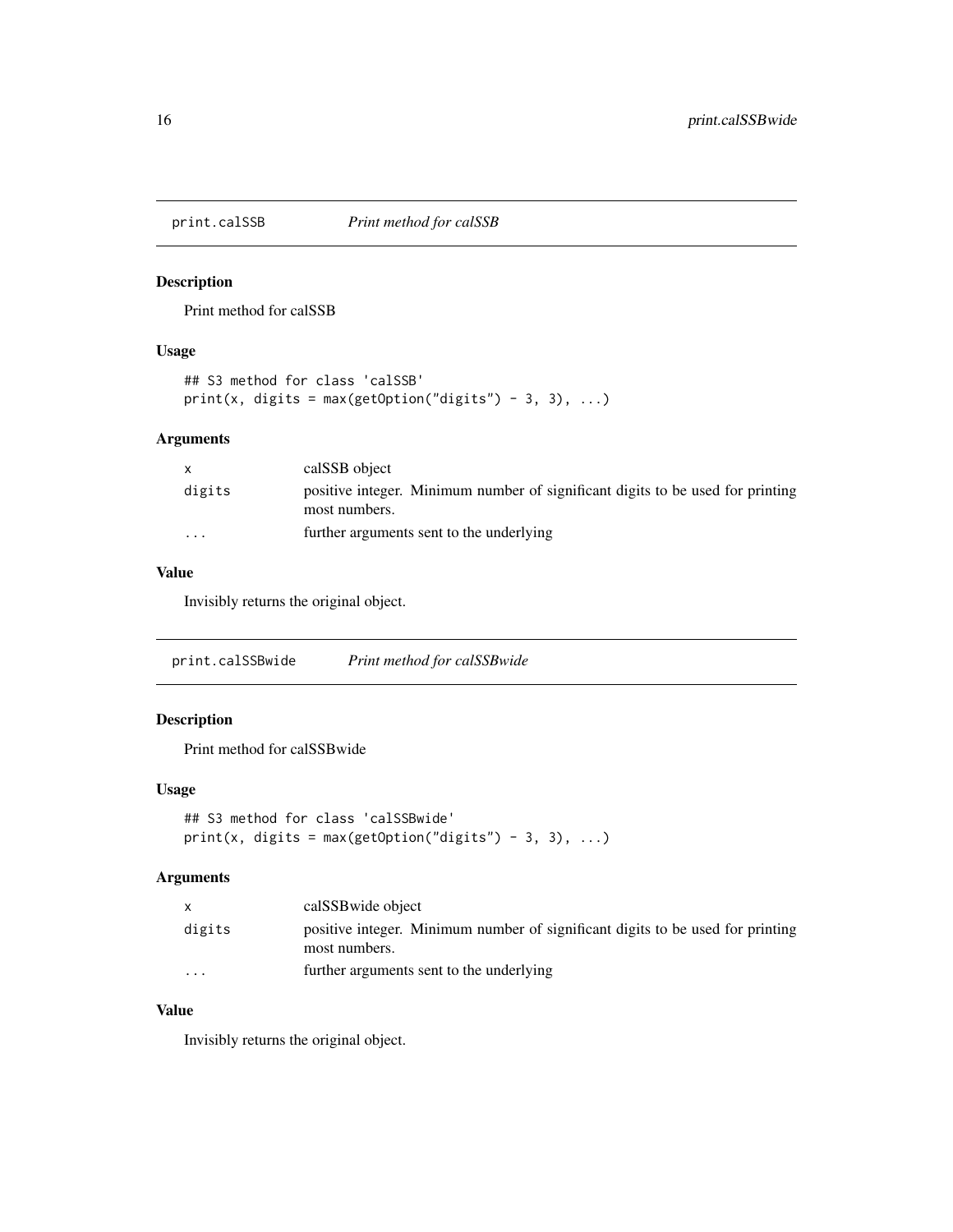<span id="page-16-1"></span><span id="page-16-0"></span>

One row for each id and one column for each wave.

#### Usage

```
WideFromCalibrate(a, wave = NULL, id = NULL, subSet = NULL, extra = NULL)
```
#### Arguments

| a      | A calSSB object. That is, output from CalibrateSSB() or CalSSBobj(). |
|--------|----------------------------------------------------------------------|
| wave   | Time or another repeat variable.                                     |
| id     | Identifier variable.                                                 |
| subSet | Grouping variable for splitting ouput.                               |
| extra  | Dataset with extra variables not in a.                               |

#### Details

When wave, id or extra is NULL, corresponding elements in the input object (a) will be used if available,

#### Value

Output has the same elements (+ extra) as input (a), but rearranged. When subSet is input otput is alist according to the subSet levels.

#### See Also

[CalibrateSSB](#page-3-1), [CalSSBobj](#page-7-1), [PanelEstimation](#page-12-1).

#### Examples

# See examples in PanelEstimation and CalSSBobj